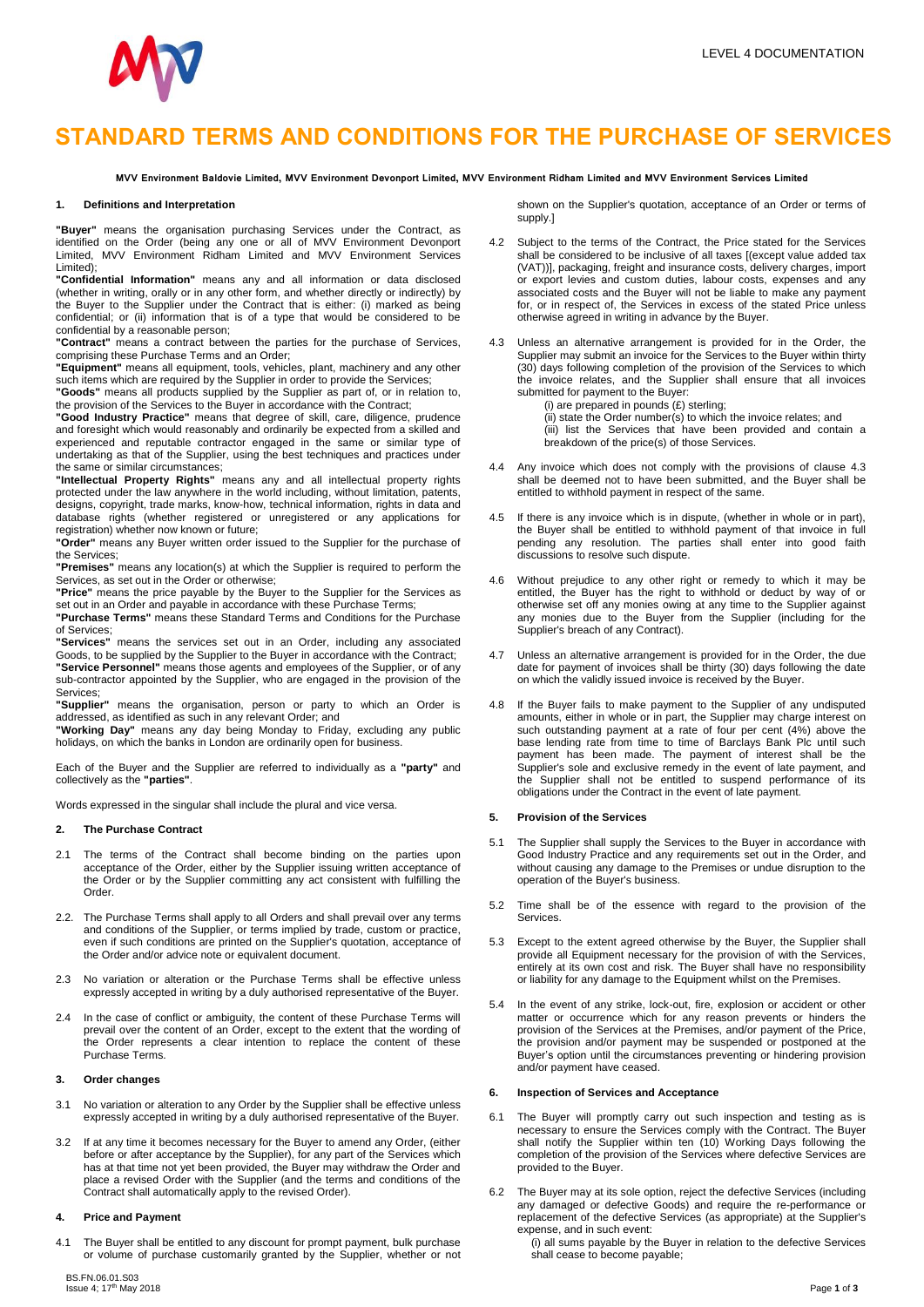

# **STANDARD TERMS AND CONDITIONS FOR THE PURCHASE OF SERVICES**

(ii) all sums (if any) paid by the Buyer in relation to the defective Services shall be repaid by the Supplier immediately; and

(iii) the Buyer shall be entitled to claim damages from the Supplier for any loss, damage, penalties, charges, costs and expenses (including legal expenses) and any other liabilities incurred by the Buyer as a result of, or in connection with, the Services being defective.

6.3 If defective Services are provided to the Buyer it may, at its sole option and without prejudice to any other right or remedy: (i) require that the Supplier shall immediately replace the defective Services at the Supplier's expense; or (ii) cancel, without notice or further liability to the Supplier, the whole or part of the Contract to which the defective Services relate.

## **7. Supplier Warranties**

- 7.1 The Supplier warrants and represents that it shall fully comply with all applicable laws relating to taxation, exchange controls, custom matters, anticorruption, anti-bribery, anti-trust, anti-money laundering, trade sanctions and criminal matters in connection with the Contract, and that it has in place and shall maintain adequate procedures designed to prevent any act of bribery (as defined in the Bribery Act 2010) being committed by it, its employees, workers, contractors, agents, advisors and any other service provider.
- 7.2 The Supplier warrants and represents that it has full capacity and authority to enter into the Contract and that it has all necessary licences, consents and permits required of it to supply the Services.
- 7.3 The Supplier warrants and represents that:

(i) the Services shall be provided in accordance with Good Industry Practice;

(ii) the Services shall correspond in all respects with any agreed Specification and with any particulars stated in the Order (as amended from time to time);

(iii) the Services shall be provided by Services Personnel who are suitably skilled and experienced to perform tasks assigned to them, and in sufficient number to ensure that the Supplier's obligations are fulfilled in accordance with this Contract;

(iv) the Goods are free from defects in design, materials and workmanship, and of satisfactory quality (within the meaning of the Sale of Goods Act 1979) and shall be fit for any such purpose held out by the Supplier, or as shall be made known by the Buyer expressly or by implication to the Supplier;

(vi) it shall comply with all applicable statutory and regulatory requirements relating to the Services (including pursuant to clause 8); and

(vii) the Services do not in any way infringe or violate any third party Intellectual Property Rights nor any contractual, employment or property rights, or other rights of any third parties.

- 7.4 The Supplier shall obtain the benefit of all manufacturers' warranties relating to the Goods, and shall do all such acts as are necessary to transfer the benefit of such manufacturers' warranties to the Buyer upon completion of delivery.
- 7.5 The Supplier warrants that all Services shall comply with the terms of the Contract. If within twelve (12) months after delivery (or such other period as may be agreed in respect of any Order), any defect in the Services is discovered or arises under proper use of the Services, the Buyer shall give notice of the defect in writing to the Supplier and the Supplier shall repair or replace the Services so as to remedy the defect without cost to the Buyer as soon as possible. In default thereof the Buyer shall have the right to procure the same to be repaired or replaced and the Supplier shall pay to the Buyer such sums as may reasonably be incurred by the Buyer to remedy the defect. The foregoing provisions of this clause shall not prejudice any further or other rights of the Buyer arising from or in consequence of any defects in the Services.

#### **8. Compliance with Law, Human Rights and Employment Standards, Anti-Corruption**

- 8.1 The Supplier shall (and shall procure that its representatives, employees, officers, sub-contractors and agents shall) at all times in connection with the Contract comply with:
	- (i) the Modern Slavery Act 2015; (ii) all applicable national and international laws;

(iii) the Universal Declaration of Human Rights, the International Labour Organization's Declaration on Fundamental Principles and Rights at Work, the Rio Declaration on Environment and Development, and the United Nations Convention Against Corruption;

(iv) the ten principles of the United Nations Global Compact (UNGC) as published on [www.unglobalcompact.org](http://www.unglobalcompact.org/) (as amended from time to time), and

(v) the Bribery Act 2010.

8.2 The Supplier warrants that:

(i) it shall at all times in connection with the Contract have in place, monitor, implement and enforce an effective compliance management system to ensure (amongst other things) that all reasonable steps are taken to prevent corruption (including corruption relating to benefits in kind, gifts and invitations); (ii) it is (and shall procure that its representatives, employees,

officers, sub-contractors and agents shall be) familiar with the requirements of all laws which are applicable to the Contract;

(iii) it has implemented, and will at all times maintain and monitor effective measures to prevent non-compliant activities in connection with the Contract:

(iv) it has audited, and will continue to regularly do so in the future, its supply chains with regard to their compliance with all applicable laws (including the laws referred to in clause 7.1).

- 8.3 The Supplier shall upon request provide to the Buyer such information on its compliance management system as may reasonably be requested by the Buyer, and shall immediately report to the Buyer any breach or non-compliance with any applicable laws and/or the provisions of this clause 8.
- The Supplier shall, if requested to do so by the Buyer, check all relevant information in its possession and confirm to the Buyer (to the best of its knowledge having taken all reasonable care to check) whether there exists any employment or service relationship between either party and employees of the other party (and/or family members or persons living in one household with such employees) in their respective business divisions that deal with the provision of the Services and/or invoicing and deliveries. For the purpose of this clause, the term "employment" include employment or engagement of any sort including employment or engagement as employee, freelancer, consultant or contractor.

## **9. Liability and Insurance**

9.1 The Supplier shall indemnify, keep indemnified and hold harmless the Buyer against any and all losses, damages, penalties, charges, costs and expenses (including legal expenses) and any other liabilities awarded against or incurred by the Buyer as a result of or in connection with:

(i) any breach by the Supplier of any of its obligations under the Contract; and/or

(ii) any third party claims brought against the Buyer arising out of the acts or omissions of the Supplier.

- 9.2 The Supplier will provide all reasonable assistance required by the Buyer or the Buyer's insurers for the purpose of contesting or dealing with any action claim or matter arising out of the Contract or the Supplier's performance of the Contract.
- 9.3 If any claim, proceeding or demand is made or brought or threatened against the Buyer in relation to which this indemnity operates the Supplier shall be notified thereof and, if so required by the Buyer, the Supplier shall take over the conduct of any litigation or settlement negotiations resulting there from and shall supply such information as to the state of such litigation or negotiations as the Buyer may require from time to time PROVIDED ALWAYS that no settlement of any claim or proceedings shall be concluded by the Supplier without full disclosure of the terms thereof to, and the consent to such terms by, the Buyer. The conduct by the Supplier of any such litigation shall be conditional upon the Supplier having first given to the Buyer such indemnity as shall from time to time be required by the Buyer to cover the amount ascertained or agreed or estimated as the case may be, of any compensation, damages, expenses and costs for which the Buyer may become liable. The Buyer shall, at the request of the Supplier, afford all available assistance for any such purpose and shall be repaid any expenses incurred in doing so.
- 9.4 The Supplier shall obtain and maintain in full force with insurers of good repute during the period of the Contract and for a period of six years thereafter insurance policies covering the following risks:

(i) Employer's liability insurance of not less than £5,000,000 per occurrence;

(ii) Public liability insurance of not less than £5,000,000 per occurrence;

(iii) professional indemnity where and to the extent relevant to the type of Services being provided; and

(iv) risk against which it is usual to insure a business of the type carried out by the Supplier, or which the Buyer specifically asks the Supplier to take out.

9.5 The Supplier shall procure that all policies which it is required to maintain pursuant to clause 9.4 contain an "Indemnity to Principal